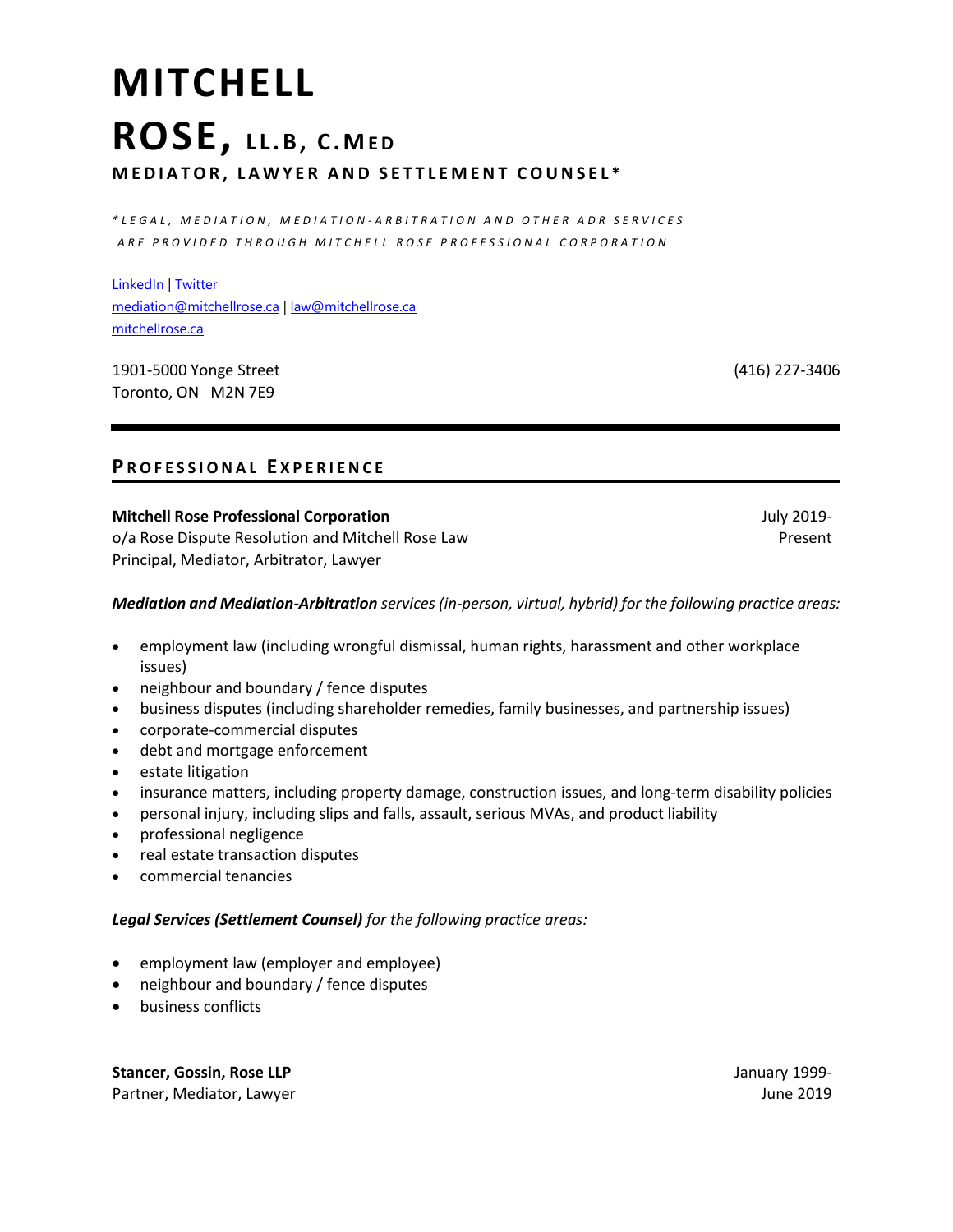**Osgoode Hall Law School**, Bachelor of Laws (LL.B.), 1993 **York University**, Bachelor of Arts (B.A. (Hons.)), Specialized Honours in Psychology, 1990

## **DE S I G N A T I O N S & C E R T I F I C A T E S**

- **ADR Institute of Canada,** Chartered Mediator (C. Med), 2015
- **ADR Institute of Canada,** Qualified Mediator (Q. Med), 2012
- **International Academy of Mediators,** Fellow, 2015
- **Called to the Ontario Bar**, 1995

#### **T R A I N I N G**

- **ADR Institute of Canada,** Med-Arb Foundation Course, 2020
- **Cinergy,** Conflict Management Coaching Workshop, 2014
- **Harvard Law School,** Mediating Disputes, 2012
- **University of Windsor / Stitt, Feld, Handy,** Advanced ADR Workshop, 2005
- **University of Windsor / Stitt, Feld, Handy,** ADR Workshop, 2004

### **PROFESSIONAL ASSOCIATIONS & INSTITUTIONS**

| Law Society of Ontario, Lawyer licensee                               | current   |
|-----------------------------------------------------------------------|-----------|
| The Canadian Academy of Distinguished Neutrals (CADN), Charter Member | current   |
| <b>International Academy of Mediators, Distinguished Fellow</b>       | current   |
| <b>Ontario Bar Association, ADR Section Executive, past Chair</b>     | 2020/2021 |
| ADR Institute of Ontario, Member and past Board Director              | 2016-2018 |

## **PROFESSIONAL & COMMUNITY ACTIVITIES**

- Presenter-Speaker, Workplace Mental Health Law, the Osgoode Certificate, 2021, 2020, 2019
- Author, ebook "40+ Mediation Advocacy Tips for Ontario Lawyers", 2<sup>nd</sup> Ed., December 2021
- Developer and presenter of "Excelling at Mediation Advocacy: A Master Class for Junior to Mid-Career Lawyers", a professional development program delivered to Ontario law firms from 2019 to date
- Co-Chair, "Successful Settlements: Strategies and Tactics for Civil Litigators", Osgoode Professional Development, March 2017
- Co-Chair, "Alternative Dispute Resolution Improve your Cultural Competency in Alternative Dispute Resolution", Ontario Bar Association, February 2017
- Chair, "Joint Sessions and Opening Statements in Mediation of Civil Disputes", Ontario Bar Association, June 2016
- Presenter-Speaker at other legal and ADR programs for Ontario Bar Association, Osgoode Professional Development, Toronto Lawyers Association, and ADR Institute of Ontario
- Volunteer Mediator Coach for Osgoode Hall Law School law students since 2014
- Provider of pro bono and low bono legal services to various community agencies